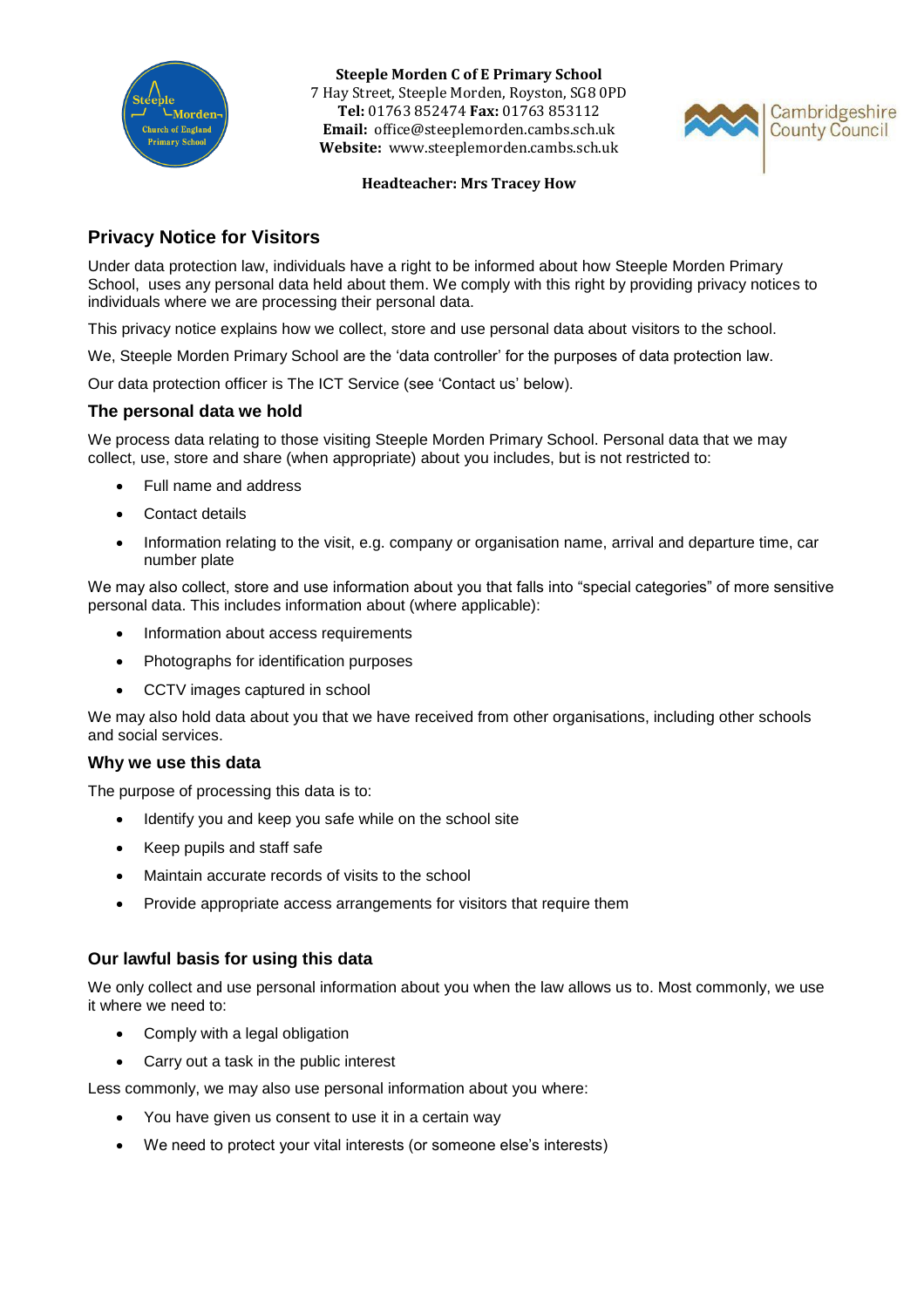Where you have provided us with consent to use your data, you may withdraw this consent at any time. We will make this clear when requesting your consent and explain how you go about withdrawing consent if you wish to do so.

Some of the reasons listed above for collecting and using personal information about you overlap, and there may be several grounds which justify the Trust's use of your data.

### **Our basis for using special category data**

For 'special category' data, we only collect and use it when we have both a lawful basis, as set out above, and one of the following conditions for processing as set out in data protection law:

- We have obtained your explicit consent to use your personal data in a certain way
- We need to perform or exercise an obligation or right in relation to employment, social security or social protection law
- We need to protect an individual's vital interests (i.e. protect your life or someone else's life), in situations where you're physically or legally incapable of giving consent
- The data concerned has already been made manifestly public by you
- We need to process it for the establishment, exercise or defence of legal claims
- We need to process it for reasons of substantial public interest as defined in legislation
- We need to process it for health or social care purposes, and the processing is done by, or under the direction of, a health or social work professional or by any other person obliged to confidentiality under law
- We need to process it for public health reasons, and the processing is done by, or under the direction of, a health professional or by any other person obliged to confidentiality under law
- We need to process it for archiving purposes, scientific or historical research purposes, or for statistical purposes, and the processing is in the public interest

For criminal offence data, we will only collect and use it when we have both a lawful basis, as set out above, and a condition for processing as set out in data protection law. Conditions include:

- We have obtained your consent to use it in a specific way
- We need to protect an individual's vital interests (i.e. protect your life or someone else's life), in situations where you're physically or legally incapable of giving consent
- The data concerned has already been made manifestly public by you
- We need to process it for, or in connection with, legal proceedings, to obtain legal advice, or for the establishment, exercise or defence of legal rights
- We need to process it for reasons of substantial public interest as defined in legislation

### **Collecting this information**

While most of the information we collect from you is mandatory, there is some information that you can choose whether or not to provide to us.

Whenever we seek to collect information from you, we make it clear whether you must provide this information (and if so, what the possible consequences are of not complying), or whether you have a choice.

### **How we store this data**

Personal data we collect as part of the visitor process is stored in line with our school's Data Protection and GDPR Policy.

We will retain, and dispose of, the personal data of all visitors in accordance with the Retention Schedule set out in the Information and Record Management Society's Toolkit for Schools. This can be found [here.](http://irms.org.uk/?page=schoolstoolkit&terms=%22toolkit+and+schools%22)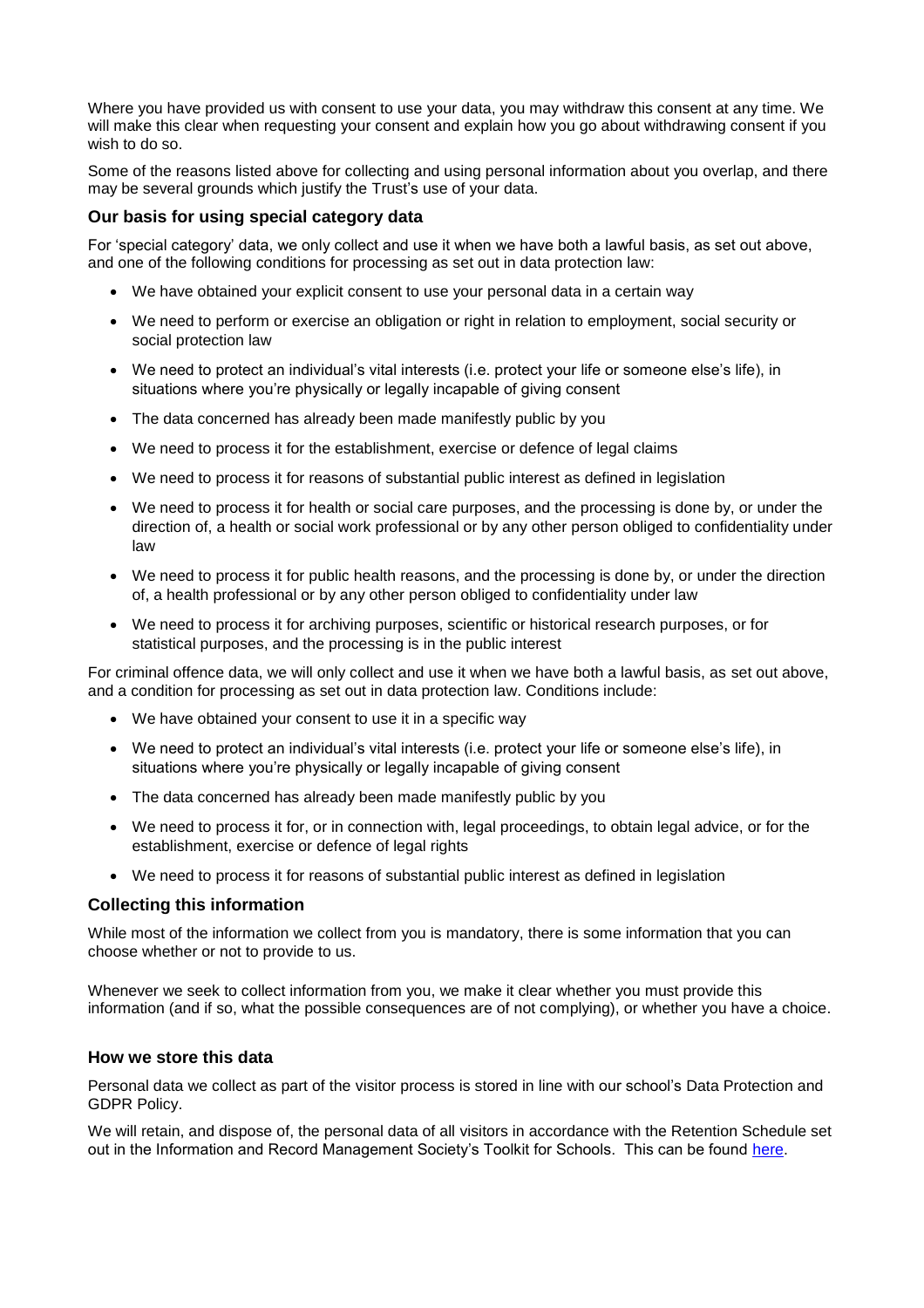## **Data sharing**

We do not share information about you with any third party without your consent unless the law and our policies allow us to do so.

Where it is legally required, or necessary (and it complies with data protection law), we may share personal information about you with:

- Our local authority to meet our legal obligations to share certain information with it, such as safeguarding concerns
- Suppliers and service providers to enable them to provide the service we have contracted them for, such as catering
- Health authorities
- Police forces, courts and tribunals

## **Transferring data internationally**

Where we transfer personal data to a country or territory outside the European Economic Area, we will do so in accordance with data protection law.

## **Your rights**

### **How to access the personal information we hold about you**

Individuals have a right to make a 'subject access request' to gain access to personal information that the Trust holds about them.

If you make a subject access request, and if we do hold information about you, we will:

- Give you a description of it
- Tell you why we are holding and processing it, and how long we will keep it for
- Explain where we got it from, if not from you
- Tell you who it has been, or will be, shared with
- Let you know whether any automated decision-making is being applied to the data, and any consequences of this
- Give you a copy of the information in an intelligible form

You may also have a right for your personal information to be transmitted electronically to another organisation in certain circumstances.

If you would like to make a request, please contact Tracey How, Headteacher, Steeple Morden Primary School.

### **Your other rights regarding your data**

Under data protection law, individuals have certain rights regarding how their personal data is used and kept safe. You have the right to:

- Object to the use of your personal data if it would cause, or is causing, damage or distress
- Prevent your data being used to send direct marketing
- Object to the use of your personal data for decisions being taken by automated means (by a computer or machine, rather than a person)
- In certain circumstances, have inaccurate personal data corrected, deleted or destroyed, or restrict processing
- Claim compensation for damages caused by a breach of the data protection regulations

To exercise any of these rights, please contact Tracey How, Headteacher, Steeple Morden Primary School.